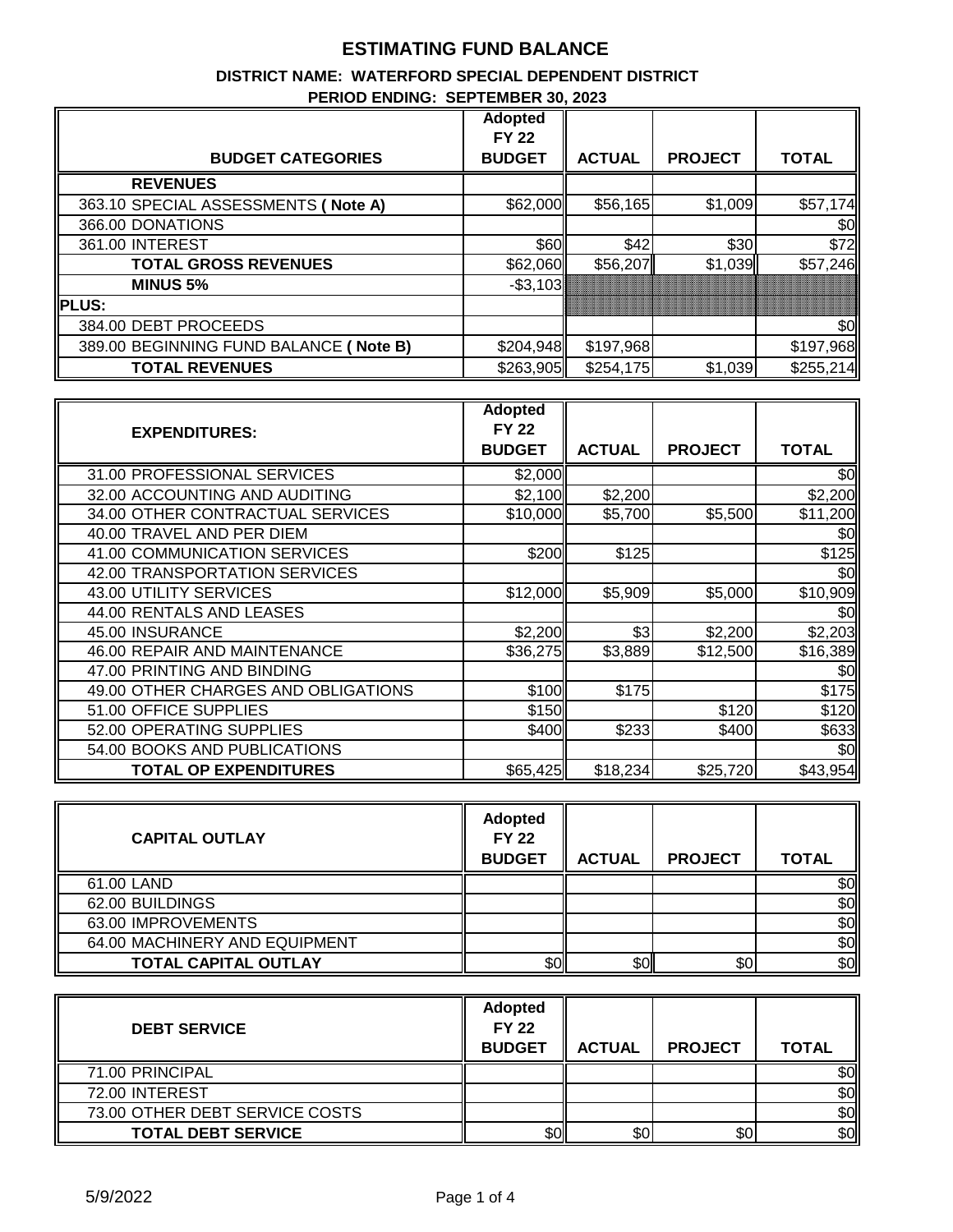## **ESTIMATING FUND BALANCE**

| <b>NON-OPERATING</b>                      | <b>Adopted</b><br><b>FY 22</b><br><b>BUDGET</b> | <b>ACTUAL</b> | <b>PROJECT</b>       | TOTAL |
|-------------------------------------------|-------------------------------------------------|---------------|----------------------|-------|
| 90.93 BUDGET TRANSFERS (Note C)           | \$2,480                                         |               |                      |       |
| 90.99 RESERVE FOR FUTURE CAPITAL (Note C) | \$190,000                                       |               |                      |       |
| 90.99 RESERVE FOR CONTINGENCY (Note C)    | \$6,000                                         |               | <u>hinoxento kom</u> |       |
| <b>TOTAL NON-OPERATING</b>                | \$198,480                                       |               |                      |       |
| <b>TOTAL EXPEND AND NON-OPERATING</b>     | \$263,905                                       | \$18,234      |                      |       |

| <b>SUMMARY</b>                                 | <b>ACTUAL</b> | <b>PROJECT</b> | <b>TOTAL</b> |
|------------------------------------------------|---------------|----------------|--------------|
| $FY$ 22 TOTAL REVENUE AND FUND BALANCE =       | \$254,175     | \$1,039        | \$255.214    |
| IMINUS: FY 22 ACTUAL & PROJECTED EXPENDITURES= | \$18,234      | \$25.720       | \$43,954     |
| ESTIMATED FUND BALANCE $=$                     | \$235.941     | -\$24.681∎     | \$211,260    |

### **NOTES:**

(A) In "ACTUAL" column, use actual amount deposited to district account by Tax Collector's Office.

(B) In "ACTUAL" column, enter the total fund balance amount from FY 21 Annual Financial Report. This includes all amounts even those reserved for capital projects.

(C) There can be NO direct expenditures from any of these categories.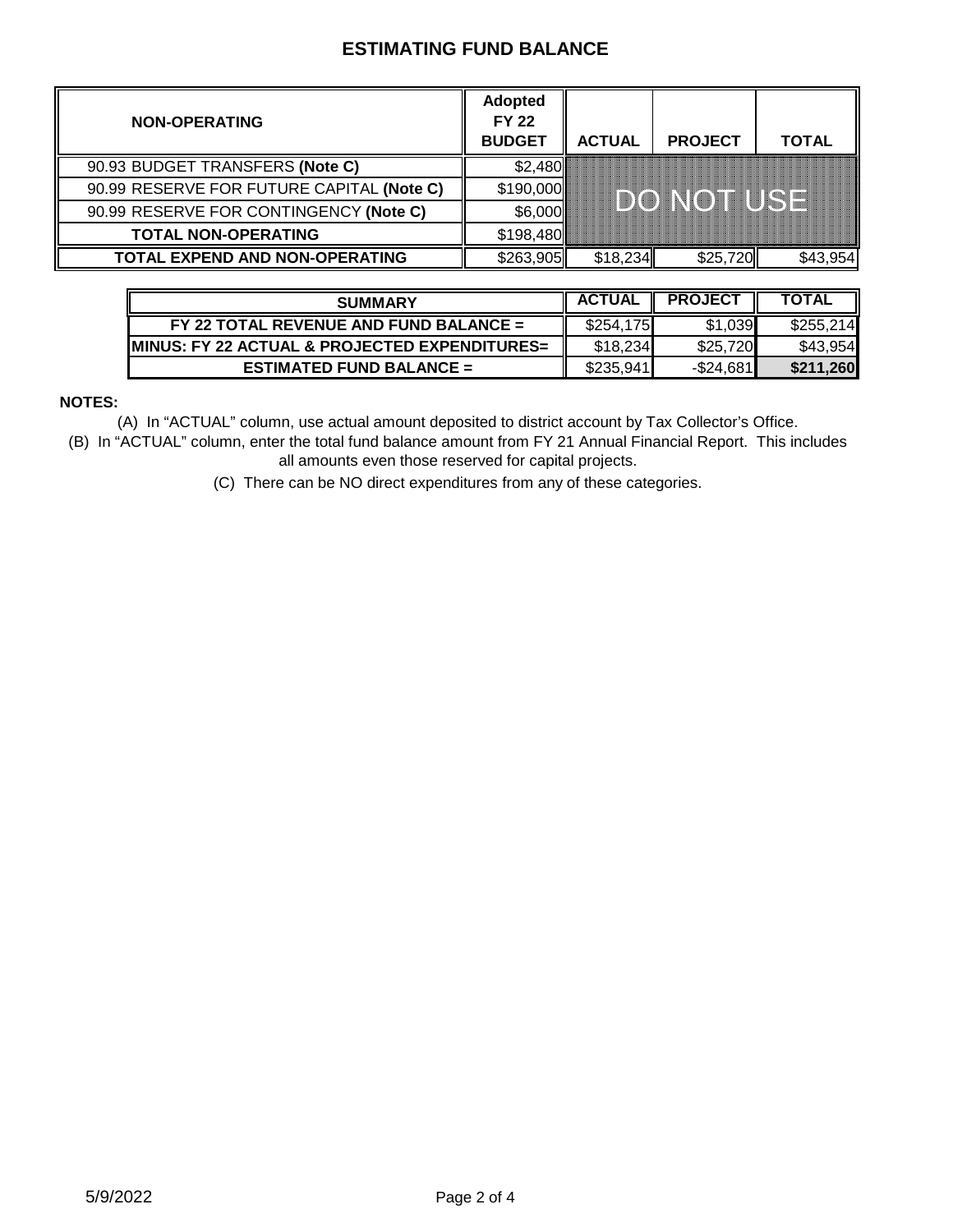## **DISTRICT NAME: WATERFORD SPECIAL DEPENDENT DISTRICT**

| <b>BUDGET CATEGORIES</b>           | FY 23 BUDGET |
|------------------------------------|--------------|
| <b>REVENUES</b>                    |              |
| 325.200 SPECIAL ASSESSMENTS        | \$68,200     |
| 366.000 DONATIONS                  |              |
| 361.000 INTEREST                   |              |
| <b>TOTAL GROSS REVENUES</b>        | \$68,200     |
| <b>MINUS 5%</b>                    | $-$3,410$    |
| <b>PLUS:</b>                       |              |
| 384.000 DEBT PROCEEDS              |              |
| 389.900 EST BEGINNING FUND BALANCE | \$211,260    |
| <b>TOTAL REVENUES</b>              | \$276,050    |

| <b>EXPENDITURES:</b>                         | FY 23 BUDGET |
|----------------------------------------------|--------------|
| 31.000 PROFESSIONAL SERVICES                 | \$2,000      |
| 32.000 ACCOUNTING AND AUDITING               | \$2,400      |
| 34.000 OTHER SERVICES (Contractual)          | \$11,000     |
| 40.000 TRAVEL AND PER DIEM                   |              |
| 41.000 COMMUNICATION SERVICES                | \$200        |
| 42.000 FREIGHT & POSTAGE SERVICES            |              |
| 43.000 UTILITY SERVICES                      | \$12,000     |
| 44.000 RENTALS AND LEASES                    |              |
| 45.000 INSURANCE                             | \$2,500      |
| 46.000 REPAIR AND MAINTENANCE SERVICES       | \$88,622     |
| 47.000 PRINTING AND BINDING                  |              |
| 49.000 OTHER CURRENT CHARGES AND OBLIGATIONS |              |
| 51.000 OFFICE SUPPLIES                       | \$200        |
| 52.000 OPERATING SUPPLIES                    | \$400        |
| 54.000 BOOKS AND PUBLICATIONS                |              |
| <b>TOTAL OP EXPENDITURES</b>                 | \$119,322    |

| <b>CAPITAL OUTLAY</b>          | FY 23 BUDGET |
|--------------------------------|--------------|
| 61.000 LAND                    |              |
| 62.000 BUILDINGS               |              |
| 63.000 IMPROVEMENTS            |              |
| 64.000 MACHINERY AND EQUIPMENT |              |
| <b>TOTAL CAPITAL OUTLAY</b>    | 50           |

| <b>DEBT SERVICE</b>             | <b>FY 23 BUDGET</b> |
|---------------------------------|---------------------|
| 71.000 PRINCIPAL                |                     |
| 72.000 INTEREST                 |                     |
| 73.000 OTHER DEBT SERVICE COSTS |                     |
| <b>TOTAL DEBT SERVICE</b>       | \$0                 |

| <b>NON-OPERATING</b>                      | FY 23 BUDGET |
|-------------------------------------------|--------------|
| 99.010 BUDGET TRANSFERS                   | \$2,728      |
| 99.020 RESERVE FOR FUTURE CAPITAL         | \$148,000    |
| 99.030 RESERVE FOR CONTINGENCY            | \$6,000      |
| <b>TOTAL NON-OPERATING</b>                | \$156,728    |
| <b>TOTAL EXPEND AND NON-OPERATING</b>     | \$276,050    |
| <b>Dovenues Minus Expenditures Equals</b> | ¢Λ           |

**Revenues Minus Expenditures Equals \$0**